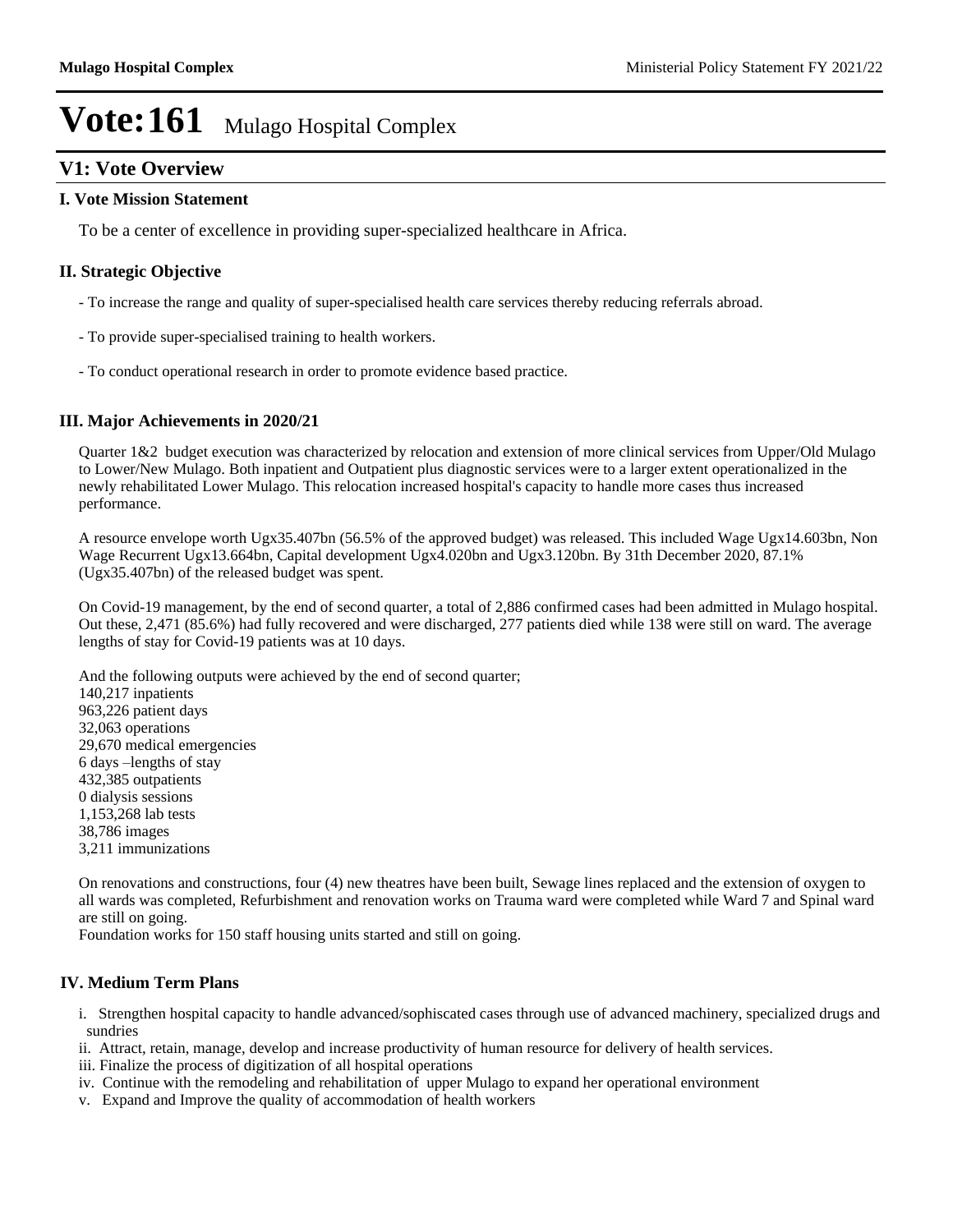## **V. Snapshot Of Medium Term Budget Allocations**

## **Table 5.1: Overview of Vote Expenditures (UShs Billion)**

|                  | 2020/21                                              |                    |               |                                           |         | <b>MTEF Budget Projections</b> |         |         |         |  |
|------------------|------------------------------------------------------|--------------------|---------------|-------------------------------------------|---------|--------------------------------|---------|---------|---------|--|
|                  |                                                      | 2019/20<br>Outturn | <b>Budget</b> | <b>Approved Expenditure</b><br>by End Dec | 2021/22 | 2022/23                        | 2023/24 | 2024/25 | 2025/26 |  |
| <b>Recurrent</b> | Wage                                                 | 24.250             | 29.206        | 12.361                                    | 29.206  | 30.666                         | 30.666  | 30.666  | 30.666  |  |
|                  | Non Wage                                             | 28.930             | 27.707        | 13.570                                    | 26.764  | 26.764                         | 26.764  | 26.764  | 26.764  |  |
| Devt.            | GoU                                                  | 6.020              | 4.020         | 1.792                                     | 4.020   | 4.020                          | 4.020   | 4.020   | 4.020   |  |
|                  | Ext. Fin.                                            | 0.000              | 0.000         | 0.000                                     | 0.000   | 0.000                          | 0.000   | 0.000   | 0.000   |  |
|                  | <b>GoU</b> Total                                     | 59.200             | 60.933        | 27.724                                    | 59.990  | 61.450                         | 61.450  | 61.450  | 61.450  |  |
|                  | <b>Total GoU+Ext Fin (MTEF)</b>                      | 59.200             | 60.933        | 27.724                                    | 59.990  | 61.450                         | 61.450  | 61.450  | 61.450  |  |
|                  | <b>Arrears</b>                                       | 2.479              | 1.748         | 3.118                                     | 0.000   | 0.000                          | 0.000   | 0.000   | 0.000   |  |
|                  | <b>Total Budget</b>                                  | 61.679             | 62.680        | 30.842                                    | 59.990  | 61.450                         | 61.450  | 61.450  | 61.450  |  |
|                  | <b>A.I.A Total</b>                                   | 0.000              | 0.000         | 0.000                                     | 0.000   | 0.000                          | 0.000   | 0.000   | 0.000   |  |
|                  | <b>Grand Total</b>                                   | 61.679             | 62.680        | 30.842                                    | 59.990  | 61.450                         | 61.450  | 61.450  | 61.450  |  |
|                  | <b>Total Vote Budget</b><br><b>Excluding Arrears</b> | 59.200             | 60.933        | 27.724                                    | 59.990  | 61.450                         | 61.450  | 61.450  | 61.450  |  |

### **Table 5.2: Budget Allocation by Programme (UShs Billion)**

|                                 | 2021/22 Draft Estimates |          |              |  |  |
|---------------------------------|-------------------------|----------|--------------|--|--|
| <b>Billion Uganda Shillings</b> | GoU                     | Ext. Fin | <b>Total</b> |  |  |
| Human Capital Development       | 59.990                  | 0.000    | 59.990       |  |  |
| <b>Grand Total:</b>             | 59.990                  | 0.000    | 59.990       |  |  |
| <b>Total excluding Arrears</b>  | 59.990                  | 0.000    | 59.990       |  |  |

## **VI. Budget By Economic Clasification**

**Table V6.1 2020/21 and 2021/22 Budget Allocations by Item**

|                                       |        | 2020/21 Approved Budget |            |              |        | 2021/22 Draft Estimates |              |
|---------------------------------------|--------|-------------------------|------------|--------------|--------|-------------------------|--------------|
| Billion Uganda Shillings              | GoU    | Ext. Fin                | <b>AIA</b> | <b>Total</b> | GoU    | Ext. Fin                | <b>Total</b> |
| <b>Output Class: Outputs Provided</b> | 55.315 | 0.000                   | 0.000      | 55.315       | 54.822 | 0.000                   | 54.822       |
| 211 Wages and Salaries                | 31.052 | 0.000                   | 0.000      | 31.052       | 31.143 | 0.000                   | 31.143       |
| 212 Social Contributions              | 4.442  | 0.000                   | 0.000      | 4.442        | 4.526  | 0.000                   | 4.526        |
| 213 Other Employee Costs              | 2.447  | 0.000                   | 0.000      | 2.447        | 1.431  | 0.000                   | 1.431        |
| 221 General Expenses                  | 2.733  | 0.000                   | 0.000      | 2.733        | 2.556  | 0.000                   | 2.556        |
| 222 Communications                    | 0.160  | 0.000                   | 0.000      | 0.160        | 0.160  | 0.000                   | 0.160        |
| 223 Utility and Property Expenses     | 7.311  | 0.000                   | 0.000      | 7.311        | 6.841  | 0.000                   | 6.841        |
| 224 Supplies and Services             | 2.699  | 0.000                   | 0.000      | 2.699        | 3.349  | 0.000                   | 3.349        |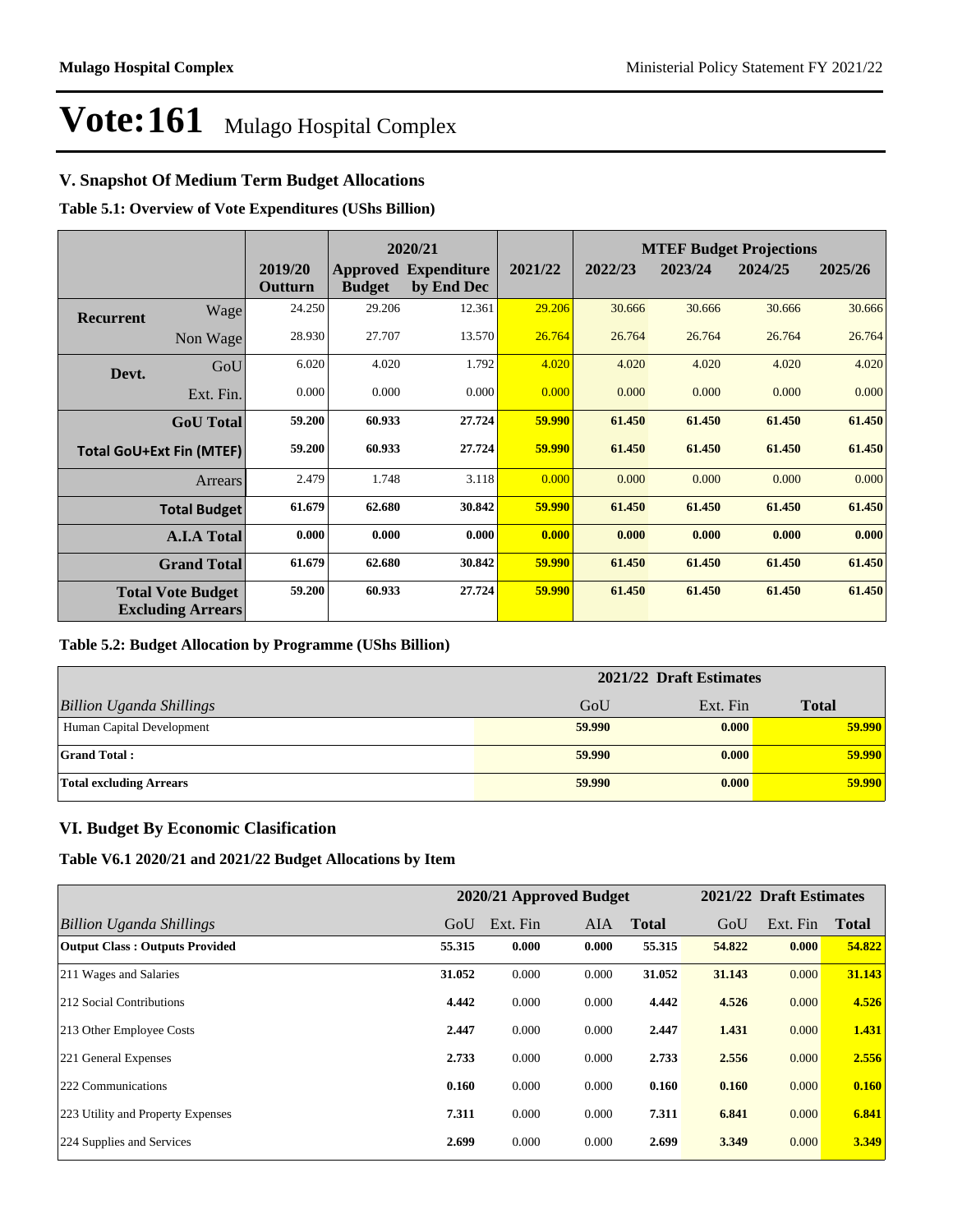| 225 Professional Services              | 0.915  | 0.000 | 0.000 | 0.915  | 1.068  | 0.000 | 1.068  |
|----------------------------------------|--------|-------|-------|--------|--------|-------|--------|
| 227 Travel and Transport               | 0.544  | 0.000 | 0.000 | 0.544  | 0.504  | 0.000 | 0.504  |
| 228 Maintenance                        | 3.011  | 0.000 | 0.000 | 3.011  | 3.105  | 0.000 | 3.105  |
| 282 Miscellaneous Other Expenses       | 0.000  | 0.000 | 0.000 | 0.000  | 0.140  | 0.000 | 0.140  |
| <b>Output Class: Outputs Funded</b>    | 1.598  | 0.000 | 0.000 | 1.598  | 1.148  | 0.000 | 1.148  |
| 263 To other general government units  | 1.598  | 0.000 | 0.000 | 1.598  | 1.148  | 0.000 | 1.148  |
| <b>Output Class: Capital Purchases</b> | 4.020  | 0.000 | 0.000 | 4.020  | 4.020  | 0.000 | 4.020  |
| <b>312 FIXED ASSETS</b>                | 4.020  | 0.000 | 0.000 | 4.020  | 4.020  | 0.000 | 4.020  |
| <b>Output Class: Arrears</b>           | 1.748  | 0.000 | 0.000 | 1.748  | 0.000  | 0.000 | 0.000  |
| 321 DOMESTIC                           | 1.748  | 0.000 | 0.000 | 1.748  | 0.000  | 0.000 | 0.000  |
| <b>Grand Total:</b>                    | 62.680 | 0.000 | 0.000 | 62.680 | 59.990 | 0.000 | 59.990 |
| <b>Total excluding Arrears</b>         | 60.933 | 0.000 | 0.000 | 60.933 | 59.990 | 0.000 | 59.990 |

## VII. Budget By Sub-Subprogramme, Department And Project

### **Table V7.1: Past Expenditure Outturns and Medium Term Projections by Sub-SubProgramme,Department and Project**

| <b>Billion Uganda shillings</b>                           |                              | FY 2020/21                |                                   | <b>Medium Term Projections</b>              |         |         |         |         |
|-----------------------------------------------------------|------------------------------|---------------------------|-----------------------------------|---------------------------------------------|---------|---------|---------|---------|
|                                                           | <b>FY 2019/20</b><br>Outturn | Approved<br><b>Budget</b> | <b>Spent By</b><br><b>End Dec</b> | 2021-22<br><b>Proposed</b><br><b>Budget</b> | 2022-23 | 2023-24 | 2024-25 | 2025-26 |
| 54 National Referral Hospital Services                    | 61.679                       | 62.680                    | 30.842                            | 59.990                                      | 61.450  | 61.450  | 61.450  | 61.450  |
| 01 Management                                             | 22.847                       | 20.892                    | 12.340                            | 18.202                                      | 18.202  | 18.202  | 18.202  | 18.202  |
| 02 Medical Services                                       | 32.622                       | 37.579                    | 16.679                            | 37.579                                      | 39.039  | 39.039  | 39.039  | 39.039  |
| 0392 Mulago Hospital Complex                              | 6.020                        | 0.000                     | 0.000                             | 0.000                                       | 0.000   | 0.000   | 0.000   | 0.000   |
| 04 Internal Audit Department                              | 0.189                        | 0.189                     | 0.031                             | 0.189                                       | 0.189   | 0.189   | 0.189   | 0.189   |
| Retooling of Mulago National Referral<br>1637<br>Hospital | 0.000                        | 4.020                     | 1.792                             | 4.020                                       | 4.020   | 4.020   | 4.020   | 4.020   |
| <b>Total for the Vote</b>                                 | 61.679                       | 62.680                    | 30.842                            | 59.990                                      | 61.450  | 61.450  | 61.450  | 61.450  |
| <b>Total Excluding Arrears</b>                            | 59.200                       | 60.933                    | 27.724                            | 59.990                                      | 61.450  | 61.450  | 61.450  | 61.450  |

## VIII. Sub-SubProgramme Performance and Medium Term Plans

### **Table V8.1: Sub-SubProgramme Outcome and Outcome Indicators**

|                                                  | <b>Sub-SubProgramme:</b> 54 National Referral Hospital Services                                                                                                                                                                                                         |  |  |  |  |
|--------------------------------------------------|-------------------------------------------------------------------------------------------------------------------------------------------------------------------------------------------------------------------------------------------------------------------------|--|--|--|--|
| Objective :                                      | • To increase the range and quality of super-specialized health care services thereby reducing referrals<br>from abroad.<br>• To provide super-specialized training to health workers<br>• To conduct operational research in order to promote evidence based practice. |  |  |  |  |
| <b>Responsible Officer:</b>                      | Dr. B.B Byarugaba                                                                                                                                                                                                                                                       |  |  |  |  |
| <b>Outcome:</b>                                  | Quality and accessible National Referral Hospital Services                                                                                                                                                                                                              |  |  |  |  |
| 1. Enhanced competitiveness in the health sector |                                                                                                                                                                                                                                                                         |  |  |  |  |
|                                                  |                                                                                                                                                                                                                                                                         |  |  |  |  |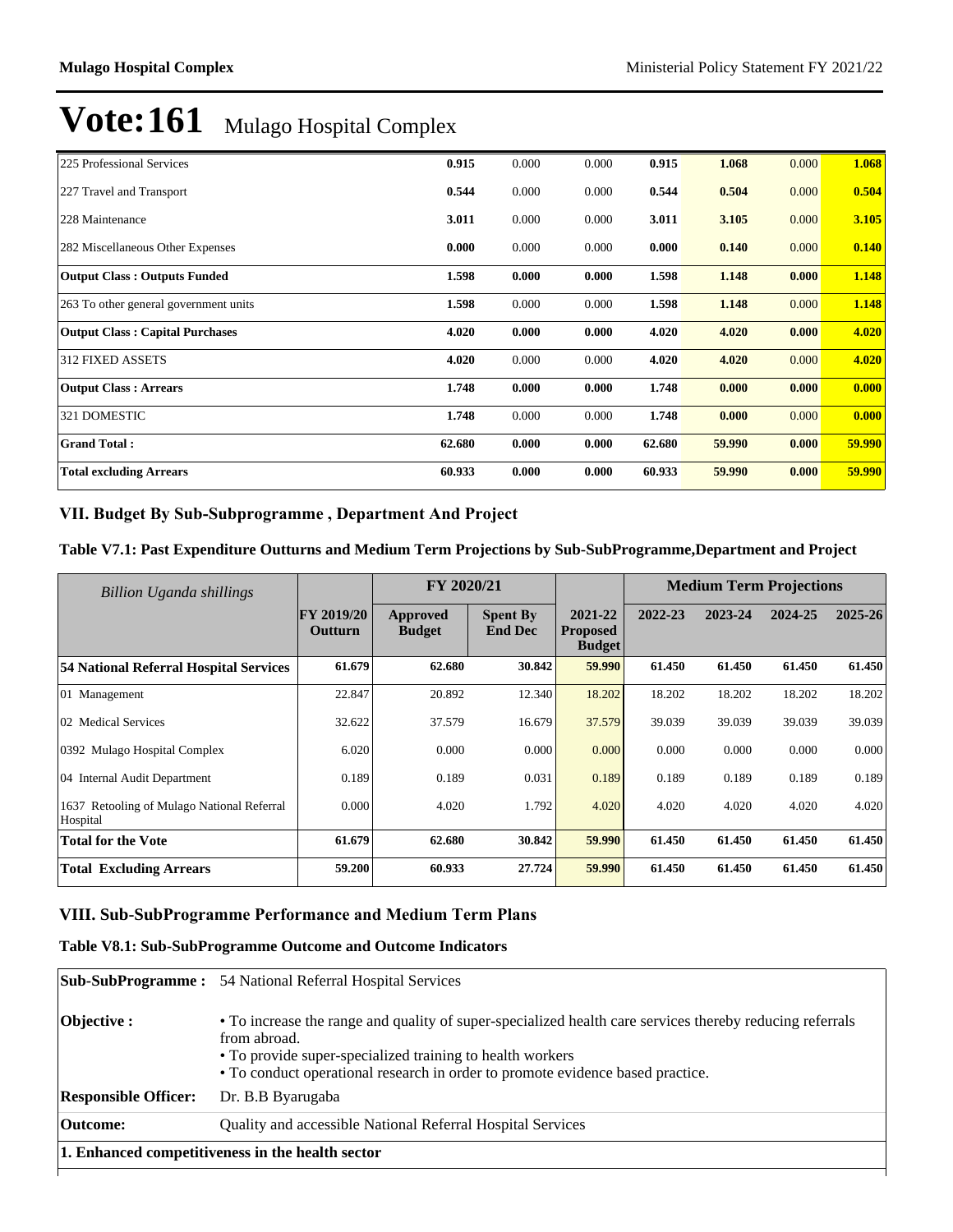## **2. Improved quality of life at all levels**

|                                                                           | <b>Performance Targets</b> |                  |                         |              |              |  |  |
|---------------------------------------------------------------------------|----------------------------|------------------|-------------------------|--------------|--------------|--|--|
| <b>Outcome Indicators</b>                                                 |                            |                  | 2021/22                 | 2022/23      | 2023/24      |  |  |
|                                                                           | <b>Baseline</b>            | <b>Base</b> year | <b>Target</b>           | Projection   | Projection   |  |  |
| • % increase of super-specialised cases managed.                          | 2.6%                       | 2020             | 7.5%                    | 7.5%         | 7.5%         |  |  |
| · % increase in diagnostic investigations carried out                     | $-1.8%$                    | 2020             | 10%                     | 10%          | 10%          |  |  |
| • Average length of Stay                                                  | $\overline{7}$             | 2020             | 6                       | 5            | 5            |  |  |
| <b>Department: 02 Medical Services</b>                                    |                            |                  |                         |              |              |  |  |
| <b>Budget Output: 01 Inpatient Services - National Referral Hospital</b>  |                            |                  |                         |              |              |  |  |
| No. of specialized in-patients (Admissions)                               |                            |                  | 250,000                 | 250,000      | 250,000      |  |  |
| Referral In                                                               |                            |                  | 720,000                 | 720,000      | 720,000      |  |  |
| Average length of stay (ALOS)-days                                        |                            |                  | 6                       | 6            | 6            |  |  |
| Bed occupancy rate(BOR)                                                   |                            |                  | 90%                     | 90%          | (0%          |  |  |
| <b>Budget Output: 02 Outpatient Services - National Referral Hospital</b> |                            |                  |                         |              |              |  |  |
| No of specialised outpatient clinic attendances                           |                            |                  | 760,000                 | 760,000      | 760,000      |  |  |
| <b>Budget Output: 04 Diagnostic Services</b>                              |                            |                  |                         |              |              |  |  |
| No of MRI and city Scans conducted                                        |                            |                  | 65,000                  | 65,000       | 65,000       |  |  |
| No. of laboratory investigations done                                     |                            |                  | 2,000,000               | 2,000,000    | 2,000,000    |  |  |
| <b>Budget Output: 07 Immunisation Services</b>                            |                            |                  |                         |              |              |  |  |
| Comprehensive annual sector workplan and budget su                        |                            |                  | Yes                     | Yes          | Yes          |  |  |
| <b>Department: 04 Internal Audit Department</b>                           |                            |                  |                         |              |              |  |  |
| <b>Budget Output: 08 Audit Services</b>                                   |                            |                  |                         |              |              |  |  |
| Number of quarterly comprehensive internal audit r                        |                            |                  | $\overline{\mathbf{4}}$ | 4            | 4            |  |  |
| Project: 1637 Retooling of Mulago National Referral Hospital              |                            |                  |                         |              |              |  |  |
| <b>Budget Output: 80 Hospital Construction/rehabilitation</b>             |                            |                  |                         |              |              |  |  |
| No. of hospitals benefiting from the construction of new facilities       |                            |                  | $\mathbf{1}$            | $\mathbf{1}$ | $\mathbf{1}$ |  |  |
| No. of hospitals benefiting from the renovation of existing facilities    |                            |                  | 1                       | $\mathbf{1}$ | $\mathbf{1}$ |  |  |
| <b>Budget Output: 82 Staff houses construction and rehabilitation</b>     |                            |                  |                         |              |              |  |  |
| No. of staff houses constructed                                           |                            |                  | $\mathbf{1}$            | $\mathbf{1}$ | $\mathbf{1}$ |  |  |
| No. of staff houses rehabilitated                                         |                            |                  | 1                       | $\mathbf{1}$ | $\mathbf{1}$ |  |  |

## **IX. Major Capital Investments And Changes In Resource Allocation**

**Table 9.1: Major Capital Investment (Capital Purchases outputs over 0.5Billion)**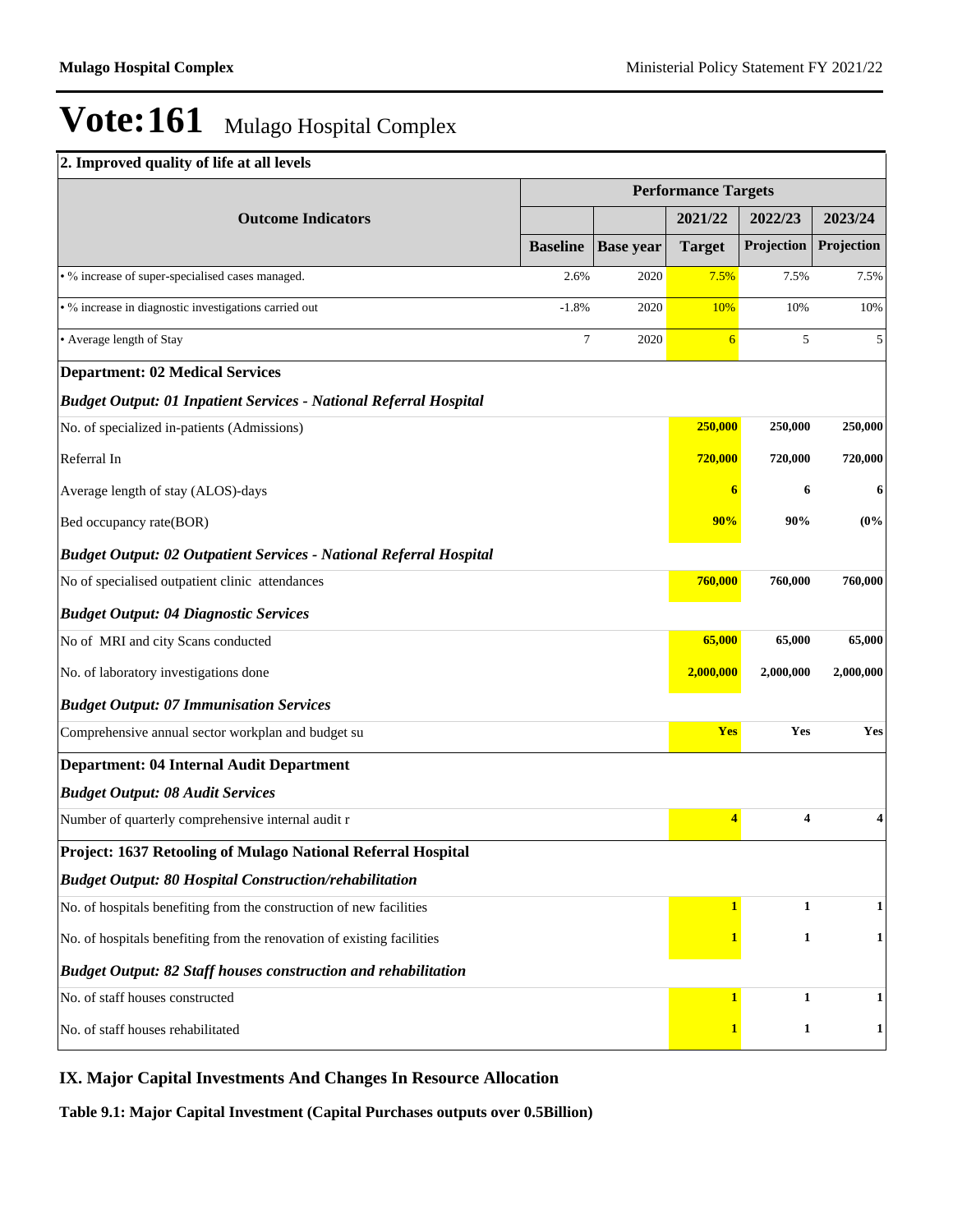| FY 2020/21                                                                                                                                                                                                                                                         | FY 2021/22       |                                                                                                                                                                                                                                                                                                                     |                                                                                                                                                                                                                                              |  |  |  |  |  |
|--------------------------------------------------------------------------------------------------------------------------------------------------------------------------------------------------------------------------------------------------------------------|------------------|---------------------------------------------------------------------------------------------------------------------------------------------------------------------------------------------------------------------------------------------------------------------------------------------------------------------|----------------------------------------------------------------------------------------------------------------------------------------------------------------------------------------------------------------------------------------------|--|--|--|--|--|
| <b>Appr. Budget and Planned Outputs</b>                                                                                                                                                                                                                            |                  | <b>Expenditures and Achievements by</b><br>end Dec                                                                                                                                                                                                                                                                  | <b>Proposed Budget and Planned</b><br><b>Outputs</b>                                                                                                                                                                                         |  |  |  |  |  |
| Vote 161 Mulago Hospital Complex                                                                                                                                                                                                                                   |                  |                                                                                                                                                                                                                                                                                                                     |                                                                                                                                                                                                                                              |  |  |  |  |  |
| Sub-SubProgramme: 08 54 National Referral Hospital Services                                                                                                                                                                                                        |                  |                                                                                                                                                                                                                                                                                                                     |                                                                                                                                                                                                                                              |  |  |  |  |  |
| Development Project : 1637 Retooling of Mulago National Referral Hospital                                                                                                                                                                                          |                  |                                                                                                                                                                                                                                                                                                                     |                                                                                                                                                                                                                                              |  |  |  |  |  |
| Budget Output: 08 54 77 Purchase of Specialised Machinery & Equipment                                                                                                                                                                                              |                  |                                                                                                                                                                                                                                                                                                                     |                                                                                                                                                                                                                                              |  |  |  |  |  |
| Assorted medical equipment; Microlaryngoscopy<br>set- adult, Microlaryngoscopy setpediatric,<br>Esophagoscopy set-pedaitric,<br>Bronchoscopy set- adults, Flexible fiberscope<br>pediatric, Flexible fiberscope pediatric, Hybrid<br>tympanometer, and many others |                  | The procurement Process awaits delivery of<br>equipment.<br>Funds were incumbered                                                                                                                                                                                                                                   | Assorted ENT equipment acquired as per the<br>provided procurement plan; Diagnostic<br>audiometer, ENT examination workstation, oto<br>acoustic emissions (OTO), Typmpanometer, ABR<br>machine, Fibre optic nasopharygoscope among<br>others |  |  |  |  |  |
| <b>Total Output Cost(Ushs Thousand)</b>                                                                                                                                                                                                                            | 800,000          | $\boldsymbol{0}$                                                                                                                                                                                                                                                                                                    | 1,000,000                                                                                                                                                                                                                                    |  |  |  |  |  |
| Gou Dev't:                                                                                                                                                                                                                                                         | 800,000          | $\mathbf{0}$                                                                                                                                                                                                                                                                                                        | 1,000,000                                                                                                                                                                                                                                    |  |  |  |  |  |
| Ext Fin:                                                                                                                                                                                                                                                           | $\mathbf{0}$     | $\mathbf{0}$                                                                                                                                                                                                                                                                                                        | $\overline{0}$                                                                                                                                                                                                                               |  |  |  |  |  |
| A.I.A:                                                                                                                                                                                                                                                             | $\mathbf{0}$     | $\mathbf{0}$                                                                                                                                                                                                                                                                                                        | $\overline{0}$                                                                                                                                                                                                                               |  |  |  |  |  |
| Budget Output: 08 54 80 Hospital Construction/rehabilitation                                                                                                                                                                                                       |                  |                                                                                                                                                                                                                                                                                                                     |                                                                                                                                                                                                                                              |  |  |  |  |  |
| Re organisation of, re-modeling and<br>refurbishment of existing structures, wards and<br>units to suit their specified use, extension of piped<br>oxygen and suction to be connected                                                                              |                  | By the 30th December 2020, the following had<br>been done;<br>Four (4) new theatres have been built, Sewage<br>lines replaced and the extension of oxygen to<br>all wards was completed,<br>Refurbishment and renovation works on<br>Trauma ward were completed while Ward 7<br>and Spinal ward are still on going. | Maintenance and renovation of structures at Upper<br><b>Mulago</b>                                                                                                                                                                           |  |  |  |  |  |
| <b>Total Output Cost(Ushs Thousand)</b>                                                                                                                                                                                                                            | 1,500,000        | 1,500,000                                                                                                                                                                                                                                                                                                           | 500,000                                                                                                                                                                                                                                      |  |  |  |  |  |
| Gou Dev't:                                                                                                                                                                                                                                                         | 1,500,000        | 1,500,000                                                                                                                                                                                                                                                                                                           | 500,000                                                                                                                                                                                                                                      |  |  |  |  |  |
| Ext Fin:                                                                                                                                                                                                                                                           | $\mathbf{0}$     | $\boldsymbol{0}$                                                                                                                                                                                                                                                                                                    |                                                                                                                                                                                                                                              |  |  |  |  |  |
| A.I.A:                                                                                                                                                                                                                                                             | $\mathbf{0}$     | $\overline{0}$                                                                                                                                                                                                                                                                                                      | $\overline{0}$                                                                                                                                                                                                                               |  |  |  |  |  |
| Budget Output: 08 54 82 Staff houses construction and rehabilitation                                                                                                                                                                                               |                  |                                                                                                                                                                                                                                                                                                                     |                                                                                                                                                                                                                                              |  |  |  |  |  |
| Refurbished roofs (removal of asbestos)<br>Renovation and Rehabilitation of dilapidated staff houses to<br>improve the welfare of staff                                                                                                                            |                  | building were provided by the consultant who<br>was procured last financial year. This was later<br>followed by ground clearing and excavation<br>and these foundation works are still ongoing<br>still on going.                                                                                                   | Structural designs of the 150 units of residential Civil and construction works on 150 staff housing<br>project (3 blocks) facilitated with a 40%<br>completion rate                                                                         |  |  |  |  |  |
| <b>Total Output Cost(Ushs Thousand)</b>                                                                                                                                                                                                                            | 1,720,000        | 292,452                                                                                                                                                                                                                                                                                                             | 2,520,000                                                                                                                                                                                                                                    |  |  |  |  |  |
| Gou Dev't:                                                                                                                                                                                                                                                         | 1,720,000        | 292,452                                                                                                                                                                                                                                                                                                             | 2,520,000                                                                                                                                                                                                                                    |  |  |  |  |  |
| Ext Fin:                                                                                                                                                                                                                                                           | $\boldsymbol{0}$ | $\mathbf{0}$                                                                                                                                                                                                                                                                                                        | $\overline{0}$                                                                                                                                                                                                                               |  |  |  |  |  |
| A.I.A:                                                                                                                                                                                                                                                             | $\boldsymbol{0}$ | $\boldsymbol{0}$                                                                                                                                                                                                                                                                                                    | $\overline{0}$                                                                                                                                                                                                                               |  |  |  |  |  |

## **X. Vote Challenges and Plans To Improve Performance**

### **Vote Challenges**

- i. Operationalization of all services at Lower Mulago due to limited budget
- ii. Deficiency in infrastructure, manpower and latest technology
- iii. An upsurge in the number of patients seeking medical care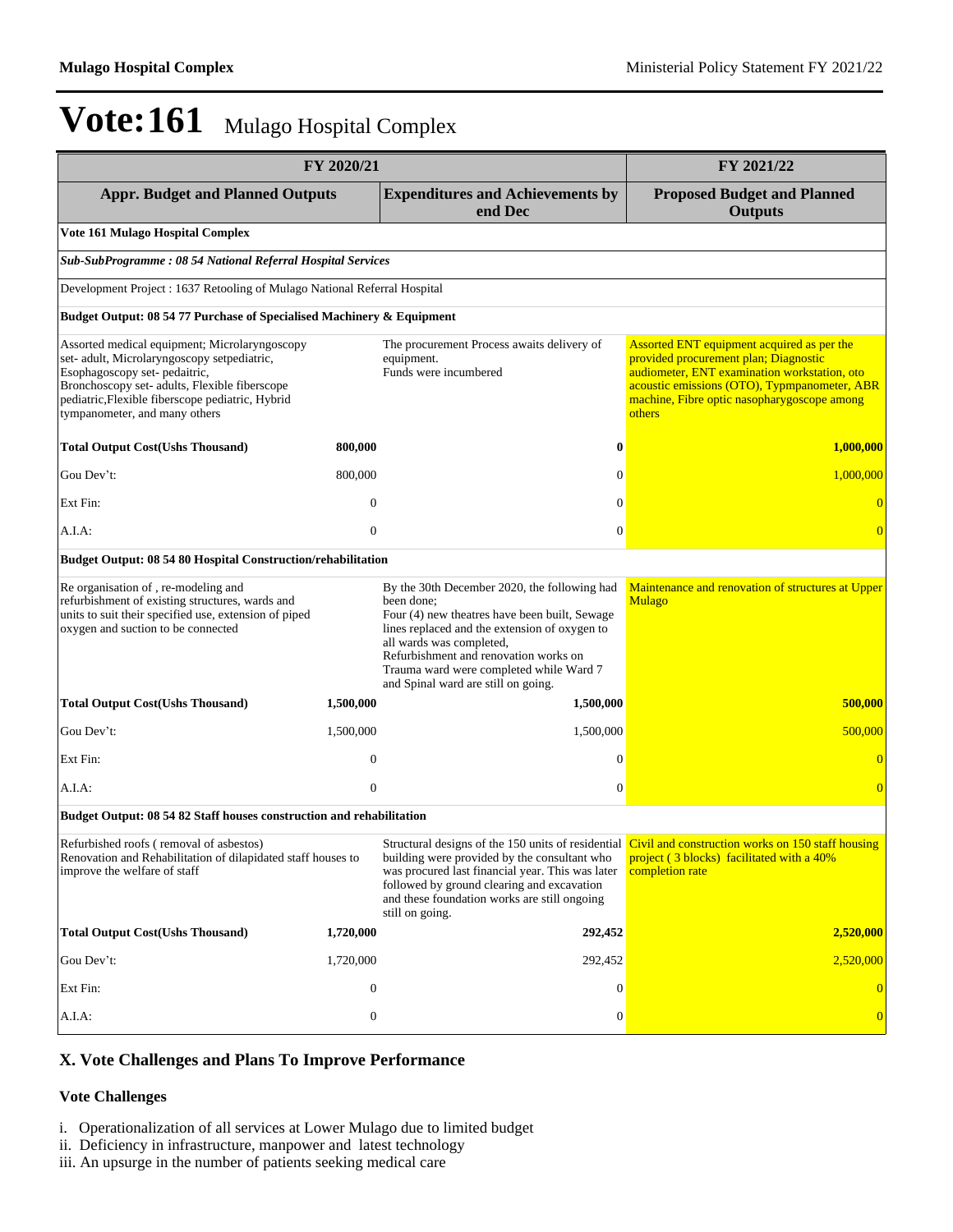iv. Adjustment to set SOPs for Covid-19 management due to high numbers of patients in the hospital

#### **Plans to improve Vote Performance**

In order to do more, Mulago hospital intends to;

- i. Fully functionalize Lower Mulago
- ii. Enhance use of technological advancements in patient care
- iii. Raise more revenue to supplement government funding
- iv Improve welfare of health workers

## **XI Off Budget Support**

**Table 11.1 Off-Budget Support by Project**

N/A

## **XII. Vote Cross Cutting Policy And Other Budgetary Issues**

### **Table 12.1: Cross- Cutting Policy Issues**

| <b>Issue Type:</b> | <b>HIV/AIDS</b> |
|--------------------|-----------------|
|                    |                 |

| Objective:                          | Improved HIV, prevention, care and treatment                                                                    |
|-------------------------------------|-----------------------------------------------------------------------------------------------------------------|
| <b>Issue of Concern:</b>            | Limited information on HIV care in the hospital by the community                                                |
| <b>Planned Interventions:</b>       | Awareness of HIV services offered by the hospital                                                               |
| <b>Budget Allocation (Billion):</b> | 0.043                                                                                                           |
| <b>Performance Indicators:</b>      | Number of HIV education talks conducted within the hospital                                                     |
| <b>Issue Type:</b>                  | Gender                                                                                                          |
| Objective:                          | An inclusive hospital that offers inclusive tertiary healthcare services                                        |
| <b>Issue of Concern:</b>            | Physical accessibility to health services in the hospital by different categories of people                     |
| <b>Planned Interventions:</b>       | Provision of assistive devices like stretchers, wheel chairs, sign language, eye glasses and hearing<br>devices |
| <b>Budget Allocation (Billion):</b> | 0.098                                                                                                           |
| <b>Performance Indicators:</b>      | Number of units that are easily accessed by all patients                                                        |
| <b>Issue Type:</b>                  | <b>Enviroment</b>                                                                                               |
| Objective:                          | Clean, Safe and Healing environment for patients                                                                |
| <b>Issue of Concern:</b>            | Poor hygiene and Sanitation in and around some hospital premises                                                |
| <b>Planned Interventions:</b>       | Outsource service providers on hospital cleaning and waste management                                           |
| <b>Budget Allocation (Billion):</b> | 1.086                                                                                                           |
| <b>Performance Indicators:</b>      | <b>Service Contracts</b>                                                                                        |

### **XIII. Personnel Information**

### **Table 13.1 Staff Establishment Analysis**

| <b>Title</b>      |      | Salary Scale   Number Of Approved Positions   Number Of Filled Positions |    |
|-------------------|------|--------------------------------------------------------------------------|----|
| <b>CONSULTANT</b> | U1SE | 108                                                                      | 53 |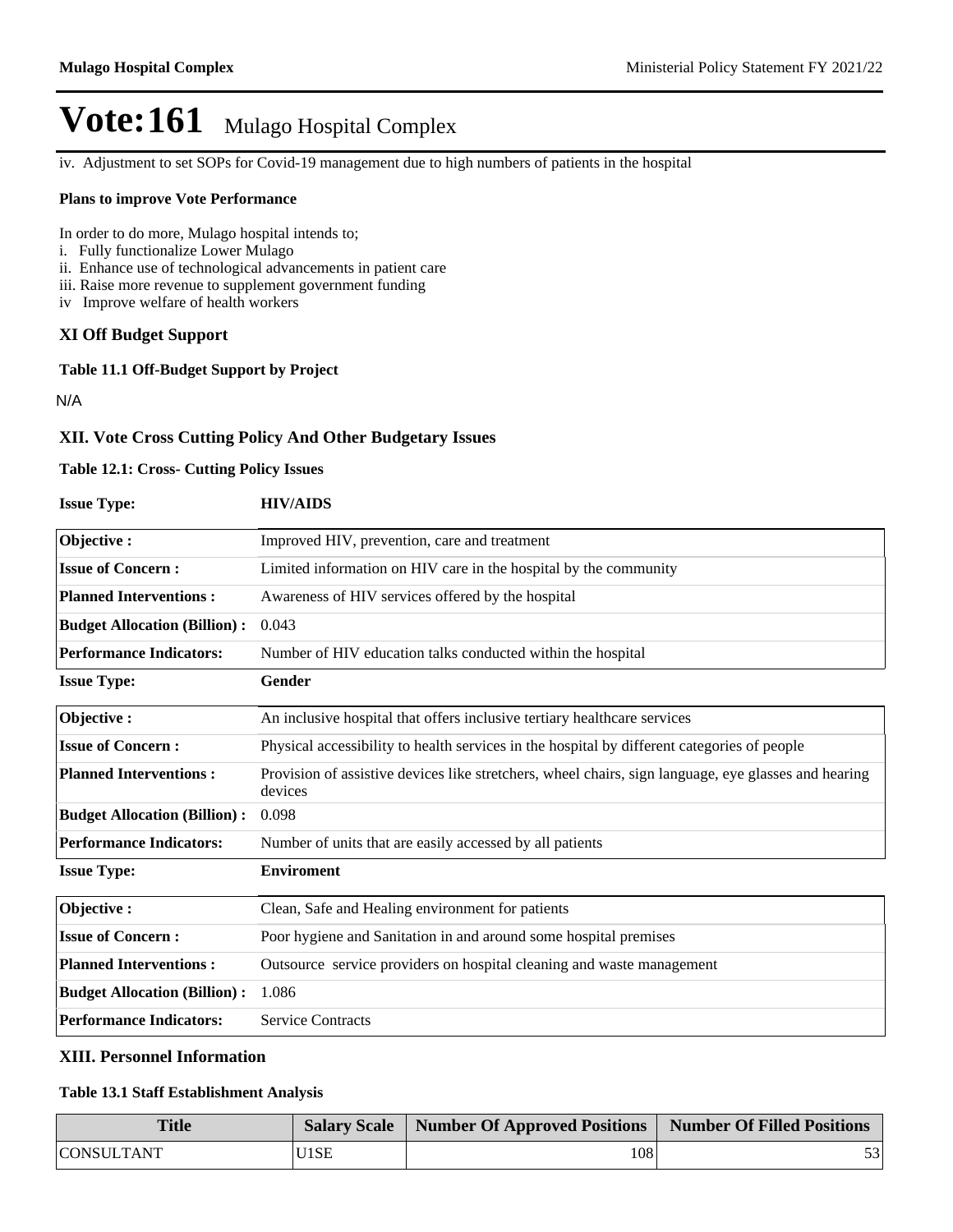| SENIOR CONSULTANT                                                              | U1SE           | 80             | 26               |
|--------------------------------------------------------------------------------|----------------|----------------|------------------|
| Medical Officer (Special Grade)                                                | $U2$ (Med-1)   | 195            | 94               |
| PRINCIPAL NURSING OFFICER                                                      | $U3(Med-2)$    | 20             | 11               |
| PRINCIPAL PHYSIOTHERAPIST                                                      | $U3(Med-2)$    | $\overline{2}$ | $\mathbf{1}$     |
| SENIOR PHARMACIST                                                              | $U3(Med-2)$    | 8              | $\overline{4}$   |
| <b>DENTAL SURGEON</b>                                                          | U4 (Med-1)     | 10             | 6                |
| <b>MEDICAL OFFICER</b>                                                         | U4 (Med-1)     | 124            | 63               |
| Health worker other than Medical<br>Officer/Dental Surgeon/Pharmacist<br>in U4 | U4 (Med-2)     | $\mathfrak{D}$ | $\overline{0}$   |
| <b>SENIOR NURSING OFFICER</b>                                                  | $U4(Med-2)$    | 96             | 54               |
| SENIOR PHYSIOTHERAPIST                                                         | $U4(Med-2)$    | $\overline{c}$ |                  |
| HUMAN RESOURCE OFFICER                                                         | U4L            | $\overline{4}$ | $\mathbf{0}$     |
| <b>Inventory Management Officer</b>                                            | U4U            | 3              | $\boldsymbol{0}$ |
| <b>NURSING OFFICER</b>                                                         | U <sub>5</sub> | 956            | 669              |
| PHYSIOTHERAPIST                                                                | U5(SC)         | 15             | 7                |
| <b>RADIOGRAPHER</b>                                                            | U5(SC)         | 6              | 3                |
| <b>ASSISTANT RECORDS OFFICER U5L</b>                                           |                | 5              | $\overline{2}$   |
| <b>HOUSE KEEPER</b>                                                            | U5L            | 6              | $\sqrt{2}$       |
| <b>RECORDS ASSISTANT</b>                                                       | U6L            | 5              | 3                |
| <b>FORENSIC LABORATORY</b><br><b>ATTENDANT</b>                                 | U <sub>8</sub> | 4              | $\overline{c}$   |
| <b>PORTER</b>                                                                  | U8             | 24             | $8\,$            |
| MORTUARY ATTENDANT                                                             | U8(Med)        | 10             | 6                |
| THEATRE ATTENDANT                                                              | U8(Med)        | 37             | 16               |
| <b>DHOBI</b>                                                                   | U8L            | 14             | 6                |
| OFFICE ATTENDANT                                                               | U8L            | 20             | 9                |
| <b>DRIVER</b>                                                                  | U8U            | 18             | 8                |

## **Table 13.2 Staff Recruitment Plan**

| Post Title                                 | Salalry<br>Scale | No. Of<br>Approved<br><b>Posts</b> | No Of<br><b>Filled Posts</b> | Vacant<br>Posts | No. of Posts<br>Cleared for<br>Filling<br>FY2021/22 | Gross Salary<br>Per Month<br>(UGX) | <b>Total Annual</b><br>Salary<br>(UGX) |
|--------------------------------------------|------------------|------------------------------------|------------------------------|-----------------|-----------------------------------------------------|------------------------------------|----------------------------------------|
| <b>ASSISTANT RECORDS</b><br><b>OFFICER</b> | U5L              |                                    |                              |                 |                                                     | 479.759                            | 5,757,108                              |
| <b>CONSULTANT</b>                          | U1SE             | 108                                | 53                           | 55              |                                                     | 36,214,002                         | 434,568,024                            |
| <b>DENTAL SURGEON</b>                      | $U4$ (Med-1)     | 10                                 |                              |                 |                                                     | 6,000,000                          | 72,000,000                             |
| <b>DHOBI</b>                               | U8L              | 14                                 | 6                            |                 |                                                     | 1,069,160                          | 12,829,920                             |
| <b>DRIVER</b>                              | U8U              | 18                                 |                              | 10              |                                                     | 948,276                            | 11,379,312                             |